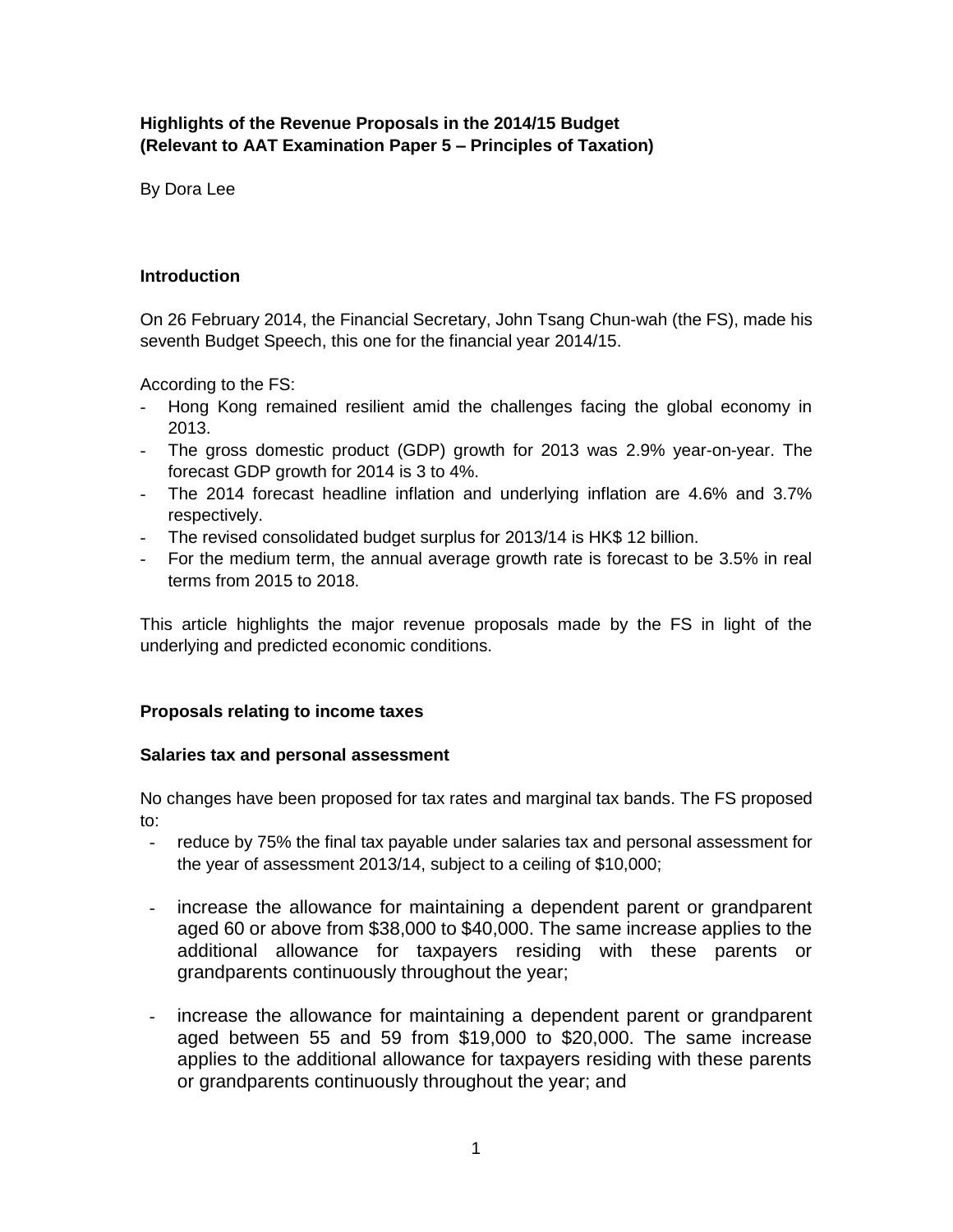for taxpayers whose parents or grandparents are admitted to residential care homes, the deduction ceiling for elderly residential care expenses will be raised from the current \$76,000 to \$80,000.

## **Property tax**

No changes have been proposed.

### **Profits tax**

The FS proposed to:

- reduce profits tax for 2013/14 by 75%, subject to a ceiling of \$10,000, and
- review requirements under the Inland Revenue Ordinance for interest deduction in the taxation of treasury activities to draw more of these activities to Hong Kong .

Following the initiative announced by the FS in the 2013/14 Budget to attract more enterprises to establish their captive insurers in Hong Kong, the Inland Revenue (Amendment) (No. 3) Bill 2013 was gazetted on 27 December 2013. Its aim is to reduce by half the profits tax on the offshore risks insurance business of captive insurers which are set up to underwrite risks of companies within the same group to which the captive insurers belong, with effective from the year of assessment 2013/14. The Bill has not yet been passed by the Legislative Council at the time of writing this article.

A summary showing the personal allowances and deductions for the years of assessment 2013/14 and 2014/15 (proposed) is shown in Table A.

| Year of assessment                                     | 2013/14 | 2014/15    |
|--------------------------------------------------------|---------|------------|
|                                                        |         | (Proposed) |
|                                                        | S       |            |
| <b>Personal allowance</b>                              |         |            |
| Basic allowance                                        | 120,000 | 120,000    |
| Married person's allowance                             | 240,000 | 240,000    |
| Single parent allowance                                | 120,000 | 120,000    |
|                                                        |         |            |
| Child allowance                                        |         |            |
| $1st$ to 9 <sup>th</sup> child (each)                  | 70,000  | 70,000     |
| Additional child allowance in the year of birth (each) | 70,000  | 70,000     |
|                                                        |         |            |

# **Table A: Personal Allowances and Deductions**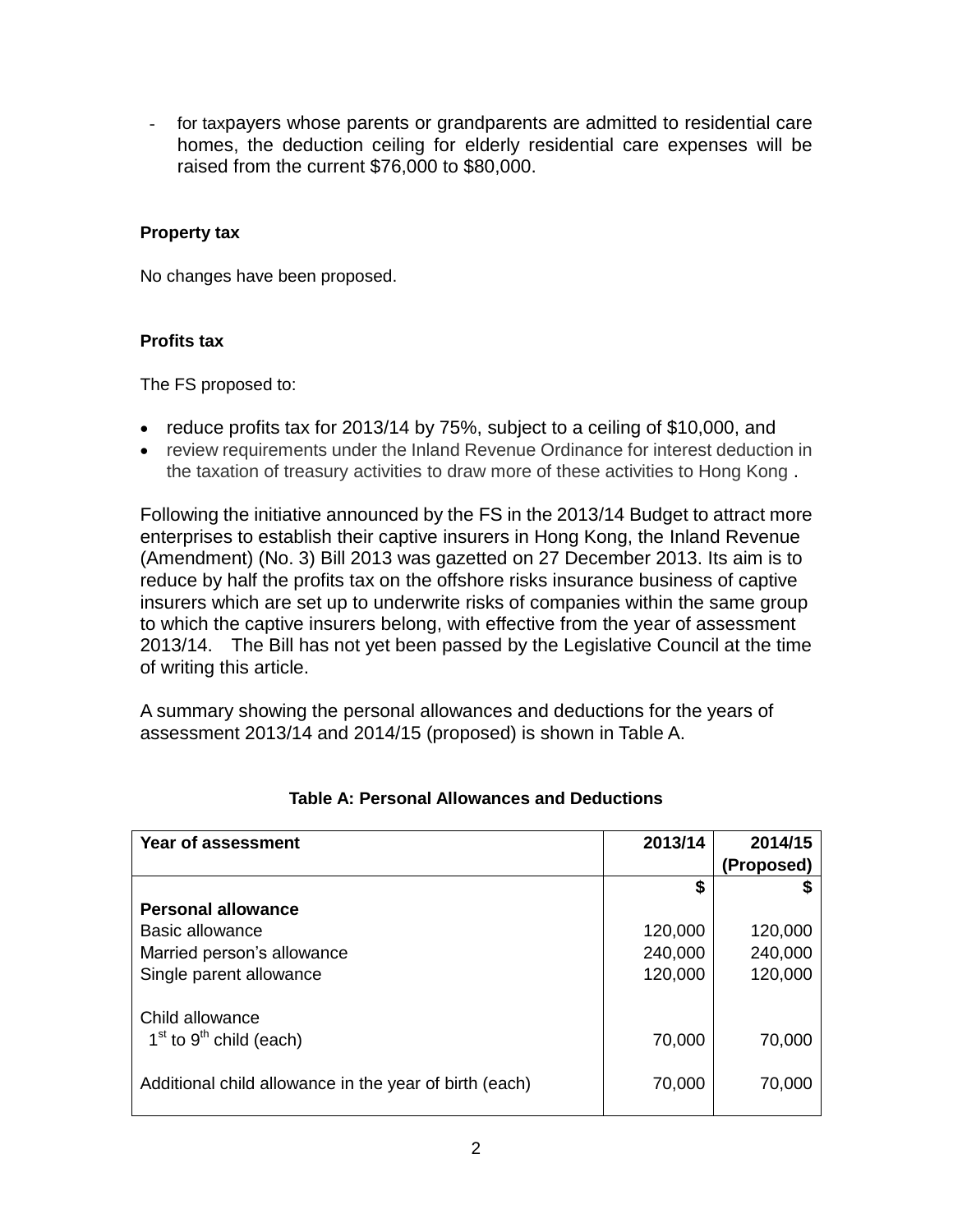| Dependent parent/grandparent allowance (aged 60 or more, |          |           |
|----------------------------------------------------------|----------|-----------|
| or eligible for government's disability allowance)       |          |           |
| Basic                                                    | 38,000   | $*40,000$ |
| Additional (for dependant living with taxpayer)          | 38,000   | $*40,000$ |
| Dependent parent/grandparent allowance (aged 55-59)      |          |           |
| Basic                                                    | 19,000   | $*20,000$ |
| Additional (for dependant living with taxpayer)          | 19,000   | $*20,000$ |
|                                                          |          |           |
| Dependent brother/sister allowance                       | 33,000   | 33,000    |
|                                                          |          |           |
| Disabled dependant allowance                             | 66,000   | 66,000    |
|                                                          |          |           |
| <b>Deductions</b>                                        |          |           |
| Self-education expenses                                  | 80,000   | $*80,000$ |
| Home loan interest                                       | #100,000 | #100,000  |
| Elderly residential care expenses                        | 76,000   | 80,000    |
| Contribution to recognized retirement scheme             | 15,000   | !17,500   |
|                                                          |          |           |
| Approved charitable donations                            | 35%      | 35%       |
|                                                          |          |           |

\* As proposed by the Financial Secretary in his Budget Speech for 2014/15.

# The entitlement period for the deduction of home loan interest was extended from 10 years to 15 years from the year of assessment 2012/13 onwards.

! The Inland Revenue (Amendment) (No. 3) Bill 2013 (see above) also seeks to raise the deduction ceiling for contributions made by employees or self-employed persons to recognized retirement schemes, including the Mandatory Provident Fund Schemes, from the current level of \$15,000:

- to \$17,500 for the year of assessment 2014/15 and
- to \$18,000 for the year of assessment 2015/16 and onwards,

subsequent to the increase of the maximum relevant income level under the Mandatory Provident Fund Schemes Ordinance (Chapter 485) from \$25,000 per month to \$30,000 per month with effect from 1 June 2014.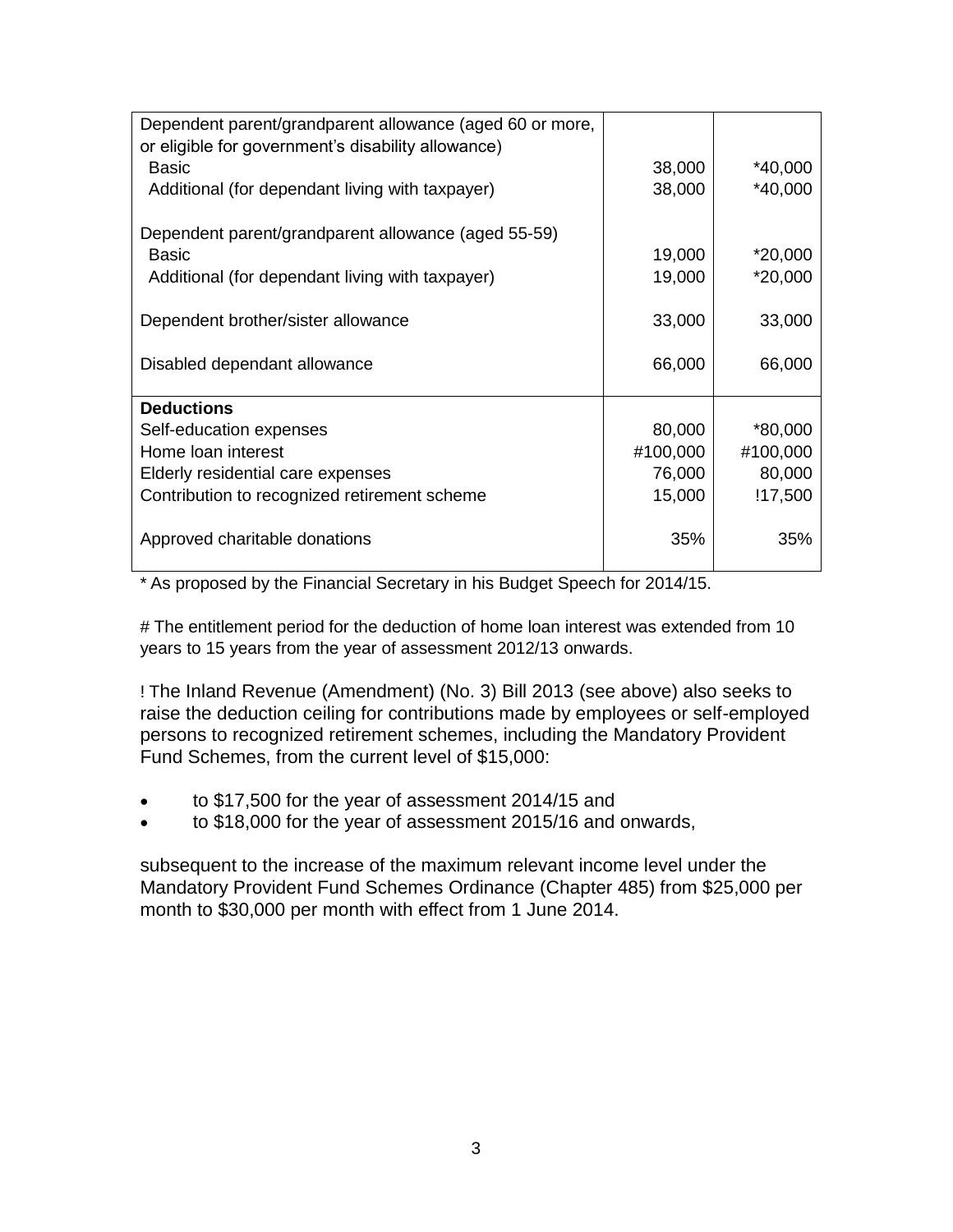A summary of the tax rates for the years of assessment 2013/14 and 2014/15 is shown in Table B.

|                  | 2013/14                           |     | 2014/15              |     |
|------------------|-----------------------------------|-----|----------------------|-----|
| Standard rate    | 15%                               |     | 15%                  |     |
| Corporation      |                                   |     |                      |     |
| profits tax rate | 16.5%                             |     | 16.5%                |     |
| Progressive tax  | $$1 - $40,000$                    | 2%  | $$1 - $40,000$       | 2%  |
| rates            | $$40,001 - $80,000$               | 7%  | \$40,001 - \$80,000  | 7%  |
|                  | \$80,001 - \$120,000              | 12% | \$80,001 - \$120,000 | 12% |
|                  | > \$120,000                       | 17% | > \$120,000          | 17% |
| Salaries tax     | * Waive 75% of the final tax,     |     | N/A                  |     |
| and personal     | subject to a ceiling of \$10,000. |     |                      |     |
| assessment       |                                   |     |                      |     |
| Profits tax      | * Waive 75% of the final tax,     |     | N/A                  |     |
|                  | subject to a ceiling of \$10,000. |     |                      |     |

## **Table B: Summary of Tax Rates**

\* As proposed by the Financial Secretary in his Budget Speech for 2014/15.

### **Proposals relating to stamp duty, rates and tobacco duty**

### **Stamp duty**

The FS proposed waiving stamp duty on the trading of all exchange-traded funds (ETFs) to lower transaction costs.

### **Rates**

The FS proposed waiving rates for the first two quarters of 2014/15, subject to a ceiling of \$1,500 per quarter for each rateable property. The Rating (Exemption) Order 2014 was gazetted on 26 February 2014 to give effect to the proposal as from 1 April 2014.

### **Tobacco duty**

The FS proposed increasing the duty on cigarettes to protect the health of the people. The Public Revenue Protection (Dutiable Commodities) Order 2014 was gazetted on 26 February 2014 and came into effect at 11 am on that same day.